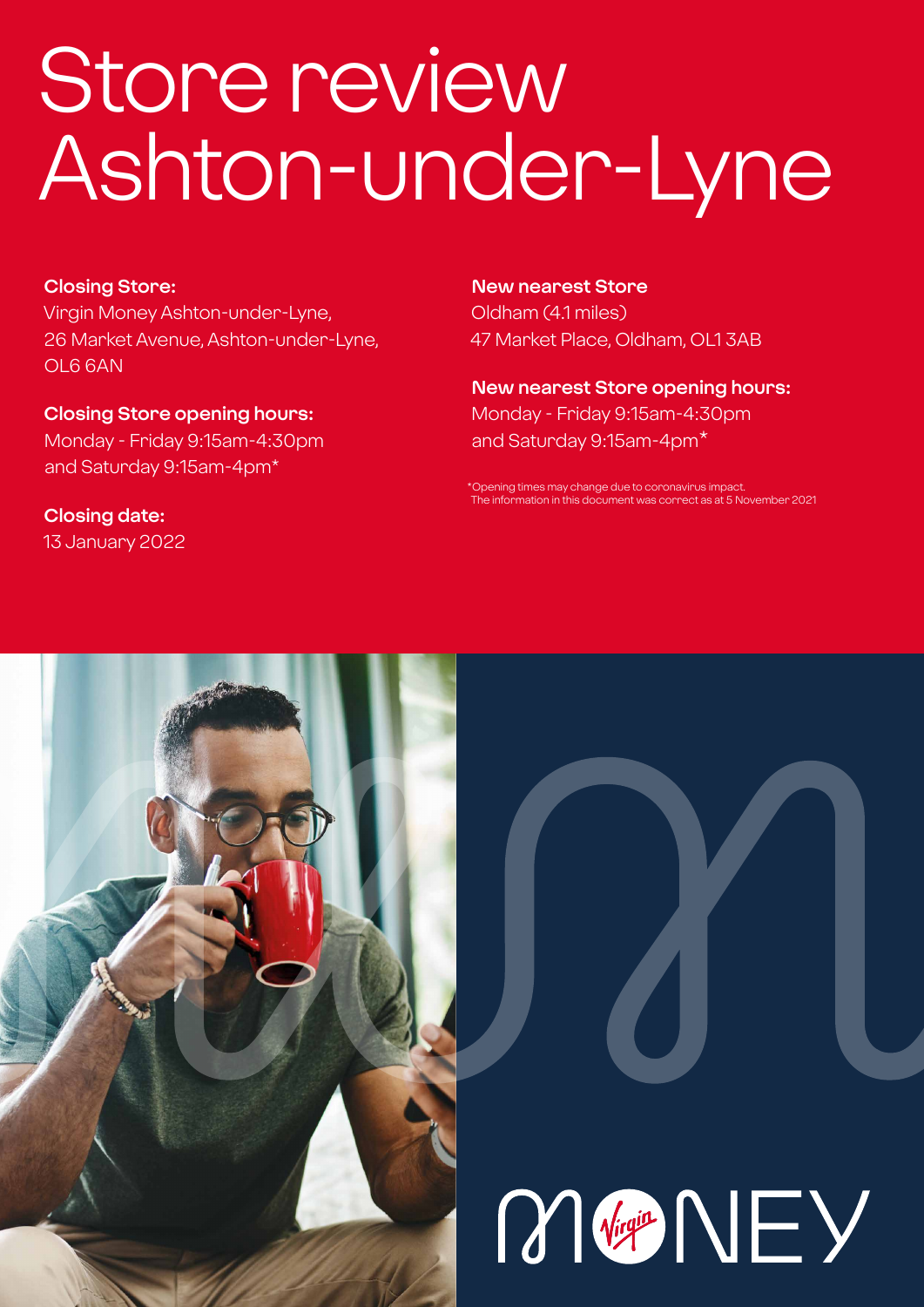# Summary of discussions

This Store review shares the outcome of discussions following the closure announcement for Ashton-under-Lyne Store. It also contains our contact information if you have any questions or need help before or after the Store closes.

Since the closure announcement, we've been speaking to customers and local stakeholders to find out how we can limit the effects of this closure as much as possible. This has included reaching out to vulnerable and potentially vulnerable customers to offer additional support.

### Why we're closing your Store

More and more customers are taking advantage of our digital services and only visiting Stores when they want to discuss a significant life event. Between April 2019 and July 2021 we've seen digital registrations increase from 48.7% to 57.6% across our personal customers, and daily internet banking and mobile app logins are up 66%.

It's important to balance investment in digital services with making sure our Store network continues to meet the needs of our customers. This means that we've made the difficult decision to close a number of Stores.

This decision has been reached after considerable thought and analysis which includes input from local management.

Our Stores will continue to be a really important part of what we do and we've recently refreshed and revitalised them now that we're one Virgin Money brand.

### Just so you know

When we announced the Ashton-under-Lyne Store was closing, we published an impact assessment. This provided more information on why we made the decision and ways in which customers could continue to make the most of our banking services. Head to **virginmoney.com/store-closures** or ask in Store to find out more.

# Feedback from customers and local stakeholders

### Customer feedback

Some customers have raised concerns over the closure of the Store and we have received a total of 0.02% complaints on the closure per customers mailed. We've been speaking to them about their personal circumstances and providing information on ways to continue to bank with us. We're confident that the transfer of accounts to the new Store will be smooth and there are alternative ways to bank with us locally or by using our digital services. These include:

- > Should a customer wish to use a Store for general advice or to discuss a product, Oldham Store is 4.1 miles away and there are a further 3 Stores within 10 miles.
- > There are other ATMs in the area that are free to use.
- > Our mobile, internet and telephone banking facilities allow customers to do most day-to-day tasks, like balance checks, viewing transactions, transferring money between accounts, paying bills and cancelling / amending regular payments. Customers can even pay in a cheque on the go.
- > Customers are also able to use our mobile app to make external payments in a number of different ways and we're continuing to make our digital banking services bigger and better.
- > The local full service Post Office is located nearby on The Arcades and provides personal and business customers with an alternative way to do their day-to-day banking transactions, such as cash withdrawals and paying in cash and cheques. Head to **www.postoffice.co.uk/branch-finder** to find other Post Office locations.
- > Customers can get all the information about our products and services, or raise any concerns by calling us on **0800 121 7365**. Our opening times are 7am to 9pm Monday to Saturday and 10am to 5pm on Sundays.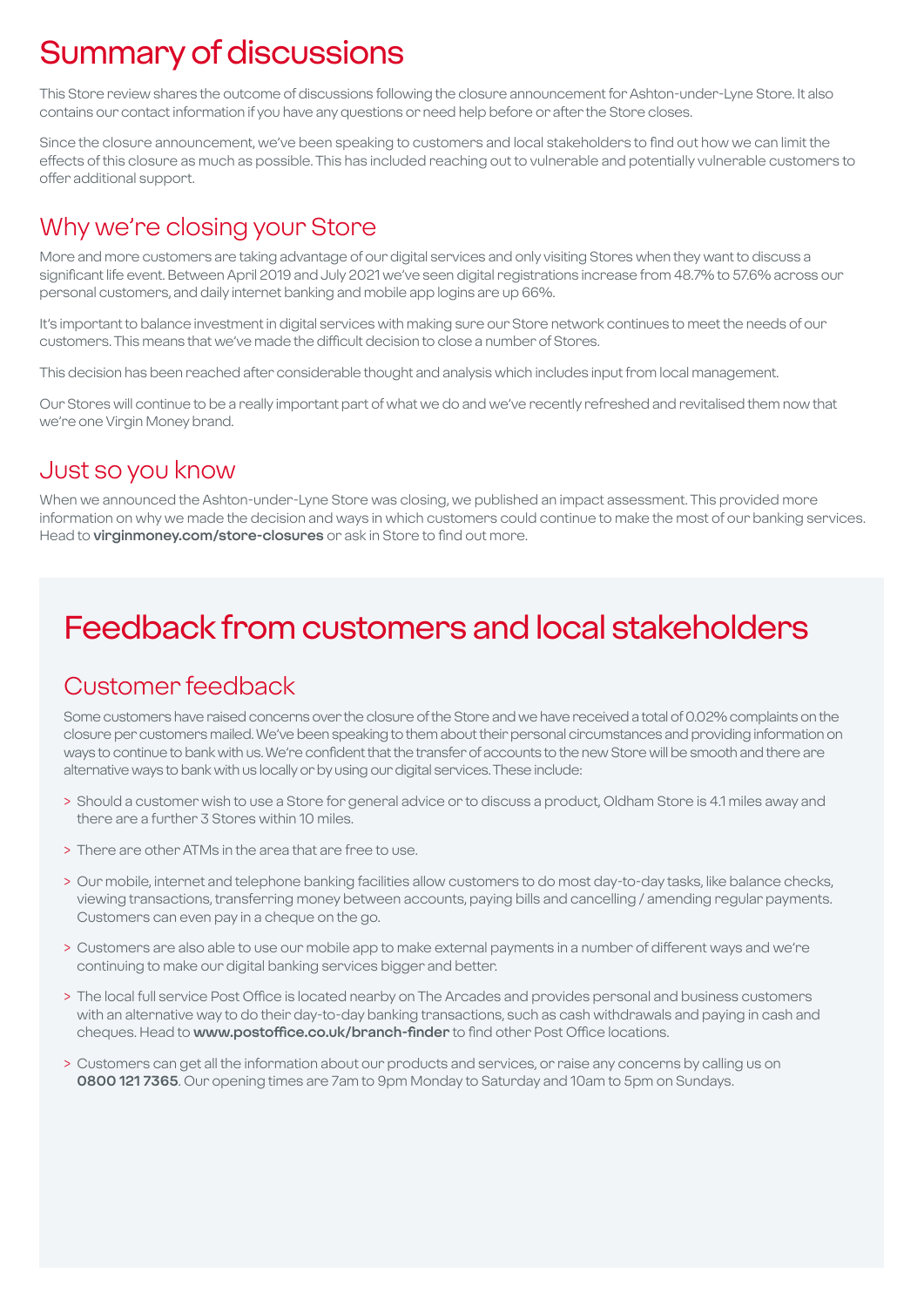### Stakeholder & community feedback

As a large portion of customers have advised they intend to use the local Post Office near the Store, on 25 October our Store Manager paid a visit to the Post Office and met with staff there. A further meeting is planned with the Post Office Manager, to build a good relationship over the coming weeks.

Our Store Manager also contacted the local Library to ask if any support group met there that may need additional support from our team. No support groups meet at the Library presently, but we have left a copy of the Impact Assessment so that they have information on our closure should a mutual customer ask.

### Engagement with customers and local stakeholders

| <b>Stakeholders</b>               | <b>Engagement activities</b>      | <b>Additional notes</b>                                                                                                                                                                                                                                                                                                                                                   |
|-----------------------------------|-----------------------------------|---------------------------------------------------------------------------------------------------------------------------------------------------------------------------------------------------------------------------------------------------------------------------------------------------------------------------------------------------------------------------|
| <b>Customers</b>                  | Store posters and leaflets        | Live from 30 September 2021.                                                                                                                                                                                                                                                                                                                                              |
|                                   | Closure details on our<br>website | Available at virginmoney.com/store-closures                                                                                                                                                                                                                                                                                                                               |
|                                   | <b>External media</b>             | Announcement issued to national and local media outlets.                                                                                                                                                                                                                                                                                                                  |
|                                   | <b>Direct mailing</b>             | A letter, 24-hour banking leaflet and Post Office services leaflet sent<br>on 29 September 2021. This was issued to all Store customers and<br>customers regularly using the Store.                                                                                                                                                                                       |
|                                   |                                   | The mailing included info on the Store closure and how to access<br>all the other ways to bank. This provided customers with a minimum<br>12 weeks' notice in line with the UK Finance Access to Banking<br>Standard and Financial Conduct Authority (FCA) Guidance.                                                                                                      |
|                                   | <b>Customer contact</b>           | We're contacting known vulnerable and potentially vulnerable<br>customers, to see what we can do to support their banking<br>needs after the closure. We'll talk to them about their personal<br>circumstances and ways we can help. This may include arranging a<br>meeting with the nearest Store Manager or walking the route to the<br>nearest Post Office with them. |
|                                   |                                   | All customers can attend digital banking sessions either in Store, at<br>a local library or carried out remotely when requested. The Store<br>digital banking sessions are scheduled for 2 and 29 November and<br>9 December 2021.                                                                                                                                        |
|                                   |                                   | Corporate Structured Finance and Commercial and Private<br>Relationship Managers will talk to their customers about the closure<br>and make sure they have support in place to meet their banking<br>requirements (e.g. we may be able to set up a cash delivery service<br>for some of our Business customers).                                                          |
| <b>Customer support</b><br>groups | Email                             | Email sent to local Citizens Advice Bureau on 30 September 2021.<br>Email sent to local Chamber of Commerce on 30 September 2021.<br>Email sent to Age UK local group, RNIB and FSB regional team on 30<br>September 2021.                                                                                                                                                |
| <b>Politicians</b>                | Email / letter                    | Email issued to local MP on 29 September 2021 and local<br>Councillors 30 September 2021.                                                                                                                                                                                                                                                                                 |
| Post Office                       | <b>Meetings</b>                   | Following discussions of the closure with the Post Office, they're<br>contacting the nearest three Post Office branches to each closing<br>Store. This is to make sure they're aware of the closure and supplied<br>with extra pay-in envelopes.                                                                                                                          |